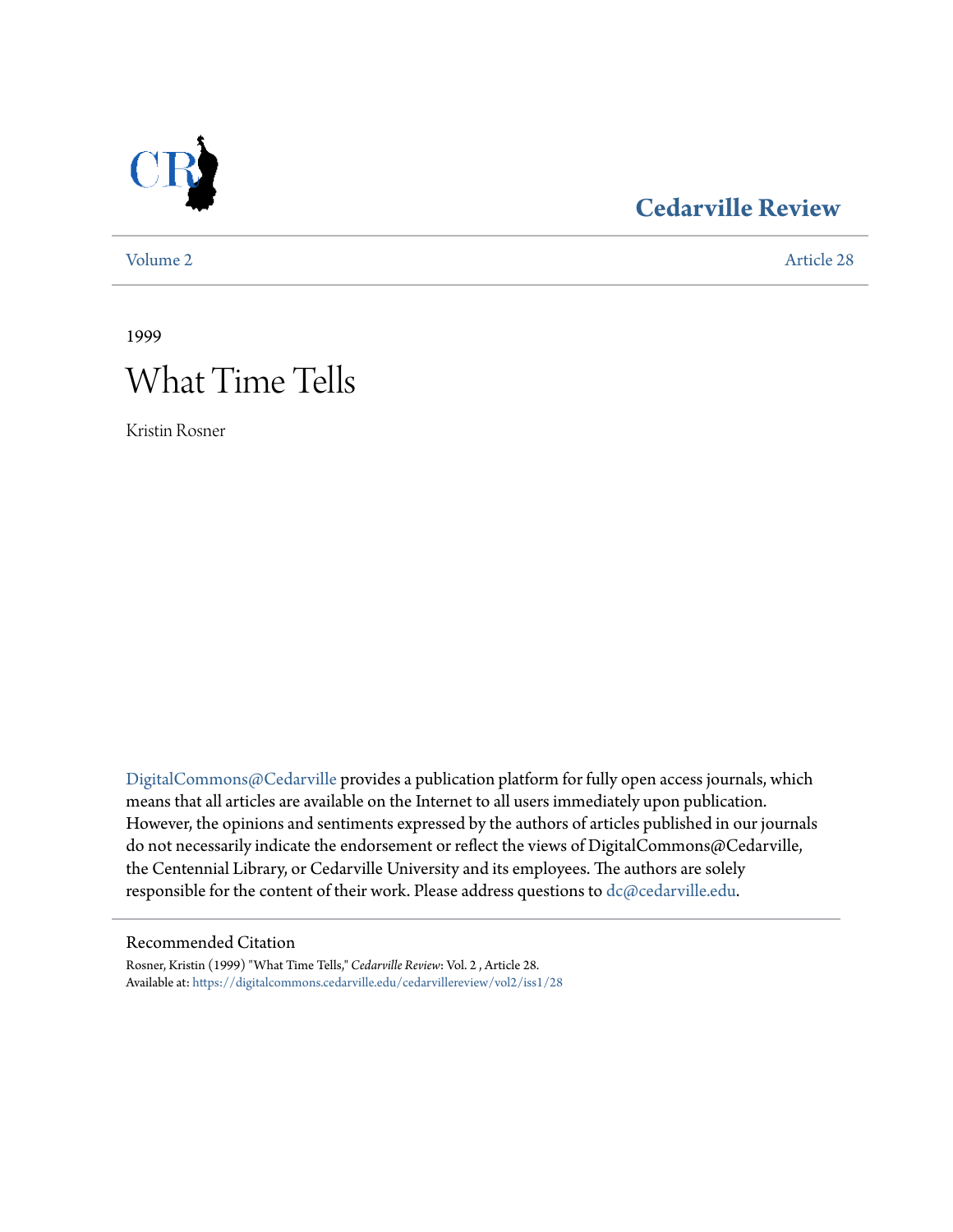# What Time Tells

Browse the contents of [this issue](https://digitalcommons.cedarville.edu/cedarvillereview/vol2/iss1) of *Cedarville Review*.

#### **Keywords**

Poetry

#### **Creative Commons License**  $\bigcirc$  000

This work is licensed under a [Creative Commons Attribution-Noncommercial-No Derivative Works 4.0](http://creativecommons.org/licenses/by-nc-nd/4.0/) [License.](http://creativecommons.org/licenses/by-nc-nd/4.0/)

Follow this and additional works at: [https://digitalcommons.cedarville.edu/cedarvillereview](https://digitalcommons.cedarville.edu/cedarvillereview?utm_source=digitalcommons.cedarville.edu%2Fcedarvillereview%2Fvol2%2Fiss1%2F28&utm_medium=PDF&utm_campaign=PDFCoverPages)



This poetry is available in Cedarville Review: [https://digitalcommons.cedarville.edu/cedarvillereview/vol2/iss1/28](https://digitalcommons.cedarville.edu/cedarvillereview/vol2/iss1/28?utm_source=digitalcommons.cedarville.edu%2Fcedarvillereview%2Fvol2%2Fiss1%2F28&utm_medium=PDF&utm_campaign=PDFCoverPages)